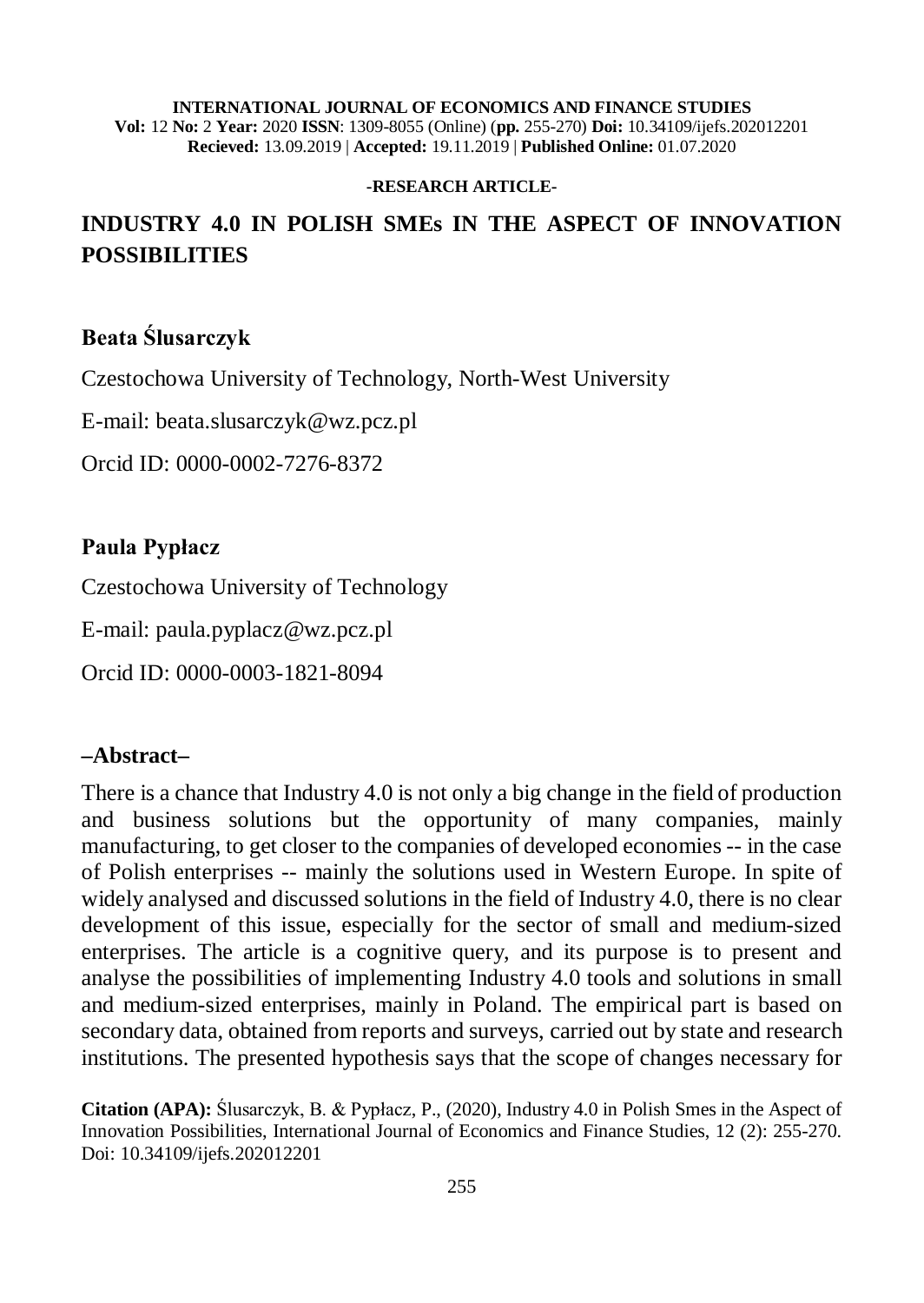implementation in connection with Industry 4.0 is a difficult task but necessary for SMEs in Poland. The subject matter of this study is narrowed down to Polish enterprises. However, it was considered that at the moment, comparing detailed data is not justified due to too large discrepancies and completely different approaches of companies.

**Key Words:** Industry 4.0; Smart Factory; small and medium enterprises;

**JEL Classification: O310, O320, L230, L210** 

# **1. INTRODUCTION**

Enterprises, mainly the production ones, are currently facing serious challenges related to the need of using automation, robotization, processing and exchange of mass data, and implementation of various technologies allowing the creation of so-called cyber-physical systems that will change production methods and lead to the digitization of production (Ślusarczyk, 2018: 232-248). The complexity of these changes and the impact on all levels results in the lack of competences, technology and growing uncertainty of decision making in the case of small organizations. In addition, there are often shortcomings in relevant strategies, implementation methods and appropriate solutions to Industry 4.0.

The approach presented in this paper is Industry 4.0, which is a conceptual aggregate that includes several new technologies -- including Internet of Things, cloud computing, Big Data analysis, artificial intelligence, incremental printing and augmented reality or cooperating robots.

# **2. INDUSTRY 4.0 AND SMART FACTORY – LITERATURE REVIEW**

The concept associated with Industry 4.0 (Berger, 2014; Runliang, 2018) is Smart Factory, or "intelligent factory", or "autonomous factory". The concept of production plant of this type is based on cyber-physical systems (CPS), Internet of Things, information clouds (Gao et al., 2015; Dou et al., 2018: 514-516) and other new methods. The connection of such technologies is to enable the aforementioned high level of personalization of products and production processes with a small share of employees at the most effective implementation of goals. What is important is the implementation of the production process begins from the order, through the technological preparation of production, ending with the delivery of the product to the recipient, service and its utilization after the end of the period of use. It is obvious that such a method of operation increases the complexity of production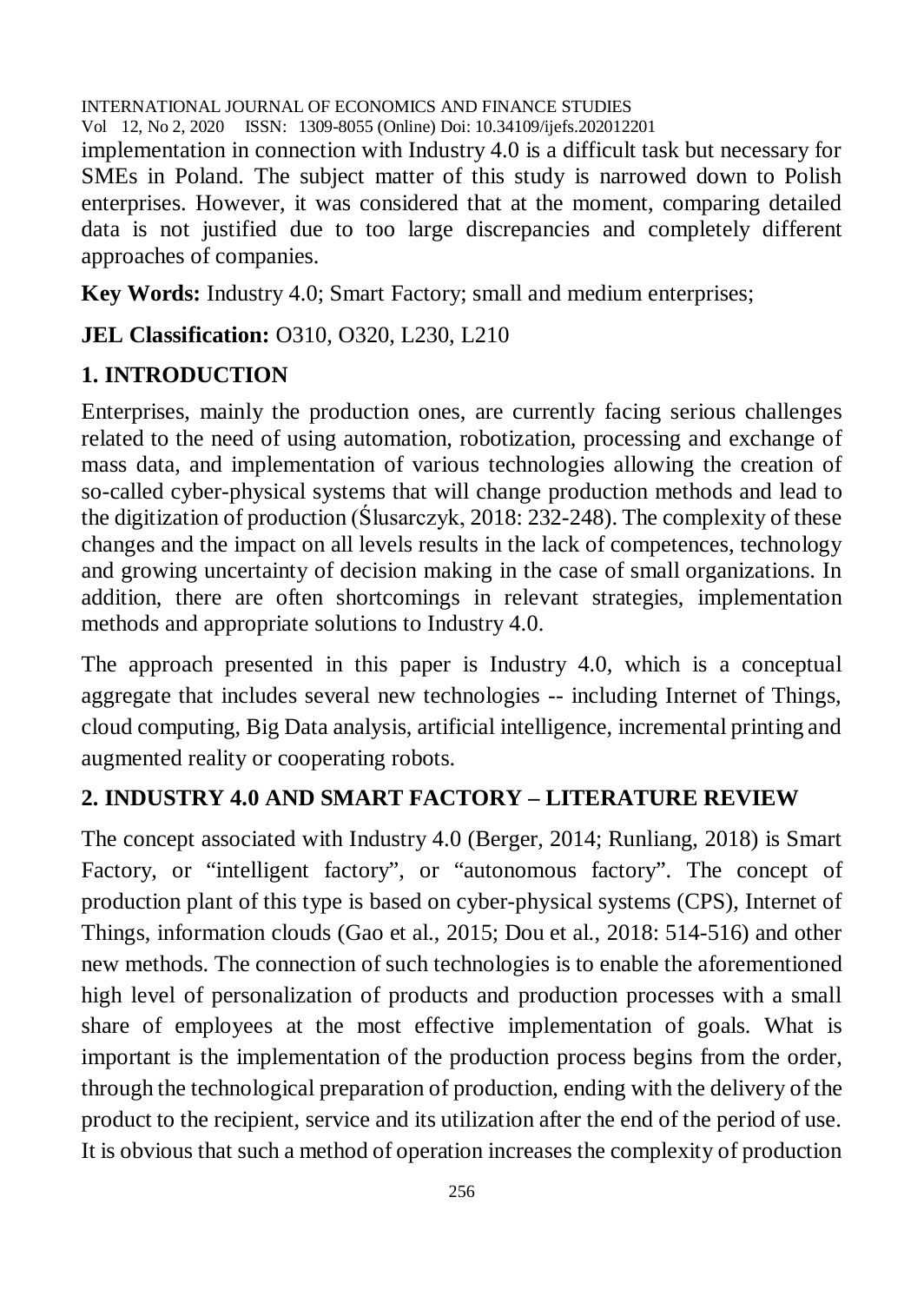processes (Piccarozzi et al., 2018), which is a kind of barrier, especially to SMEs. However, it should be noted that this approach may result in a stronger relationship with the customer and, as a result, an increase in the number of orders.

According to the new Industry 4.0 concept (Lee, 2018:1642-1646; Sanders and Ganeshan, 2018:1745-1748.), Cyber-physical systems are to be the leading technology within Smart Factory. These are "locally" structured and at the same time "virtually global", and its production processes are designed to carry out all physical activities. However, activities such as the development of technological processes, monitoring their course, control of manufacturing processes should be implemented only virtually (cloud solutions). The true development of this technology is based on the constant development of ICT solutions and its security (Alesina et al., 2018: 41-78). It is also important to provide the appropriate logical infrastructure with sufficient data transmission capacity (communication), their acquisition (sensors) and analysis (calculations). These activities must be undertaken and implemented automatically, and the autonomy of actions must also involve making decisions as part of the control of production processes.

Digitalization of production and related processes allows both the implementation of new business models, such as those known from e-business (including product-as-a-service), as well as opens up new opportunities to provide services --the scope of data analytics or customer management of the machine park. In most cases, this is possible thanks to the use of digital data exchange technology and Internet communication. Product tracking capabilities (e.g. using RFID systems) and digitization of production and value creation chains (Schumacher,2016:161-166) enable comprehensive product lifecycle management, including digital design and prototyping (creation of the so-called Digital Twin). In addition, by implementing systems and methods of modern data analysis, companies can collect information about the use of products and services so that they can be better adapted to the future needs of customers.

The implemented solutions within the presented concepts allow reducing operating costs, especially in SMEs, and often fuctions as the main decision criterion. Potential savings for different production areas, according to calculations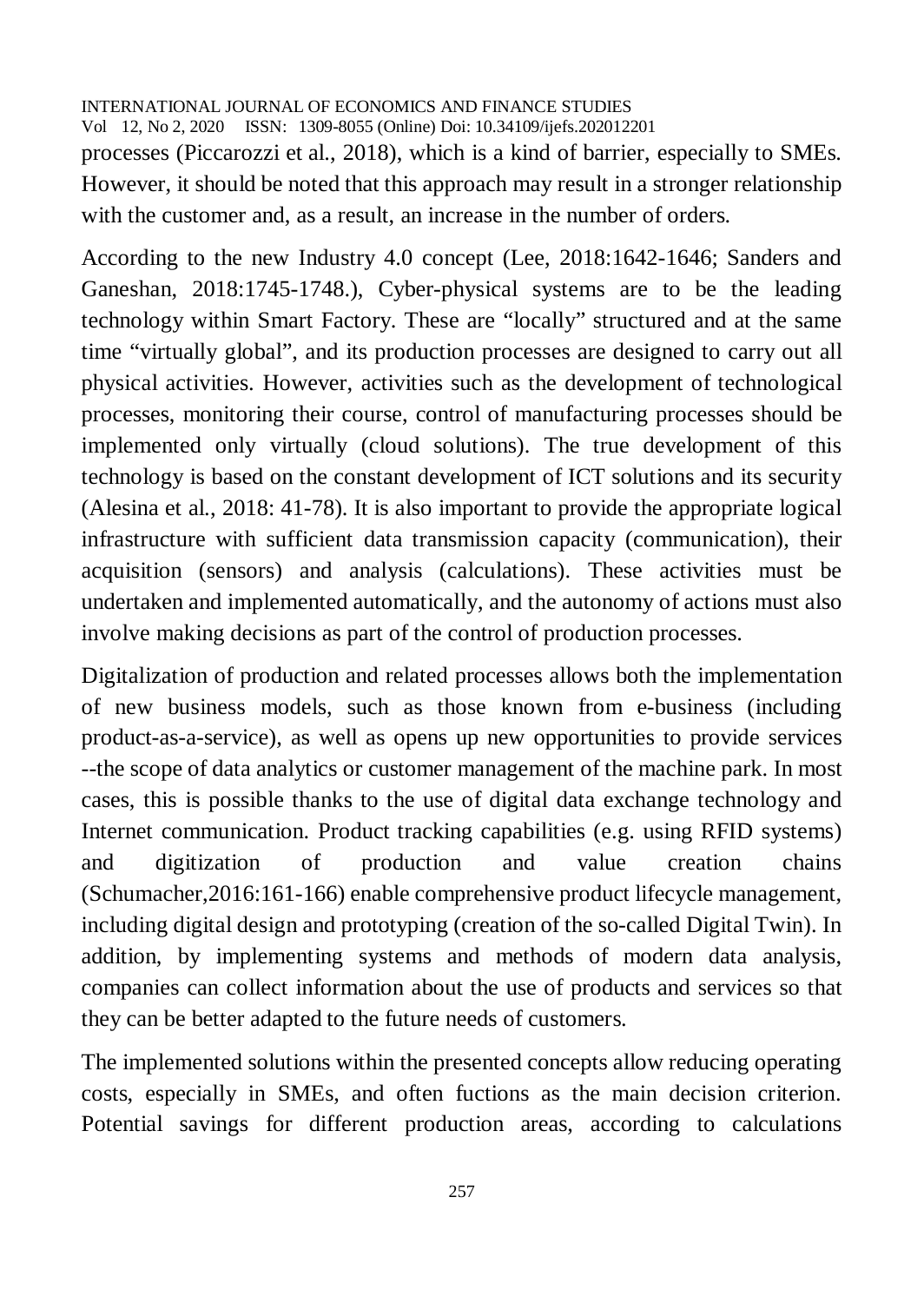INTERNATIONAL JOURNAL OF ECONOMICS AND FINANCE STUDIES Vol 12, No 2, 2020 ISSN: 1309-8055 (Online) Doi: 10.34109/ijefs.202012201 (Schröder, 2017), range from 10 to 70 percent, while complexity costs may be the most limited.

| Type of cost        | <b>Total value</b> |
|---------------------|--------------------|
| Inventory costs     | $-30\%$ to $-40\%$ |
| Manufacturing costs | $-10\%$ to $-20\%$ |
| Logistical costs    | $-10\%$ to $-20\%$ |
| Complexity costs    | $-60\%$ to $-70\%$ |
| Quality costs       | $-10\%$ to $-20\%$ |
| Maintenance costs   | $-20\%$ to $-30\%$ |

**Table 1: Evaluation of potential benefits (Schröder,2017)**

Smart Industry activities allow companies to transfer market competition from offering a simple product to delivering products with high added value and competing with process excellence (Bonilla et al., 2018: 37-40). Cooperation with potential recipients from the virtual product design stage, through simulations, production optimization and its monitoring in real-time to after-sales service allow the use of recipients' knowledge and significantly reduce research and product development costs.

A study conducted in Hungary show (see more at Nick, 2016) that the spread of real-time data across companies gives the availability of appropriate analytical tools and methods that can have a significant impact on the entire company. In the case of CPS (Cyber-Physical System) and Big Data Technologies, companies using them have been evaluated as having a higher level of logistic service, more efficient processes with their partners, improved cooperation between certain logistic functions, and higher market and financial performance and competitiveness. Applying more efficient production processes, and achieving better productivity and economies of scale might also result in increased economic sustainability. Furthermore, authors have found that companies have started on the path to digital evolution, and investments of this type have already begun (Nagy, et al., 2018).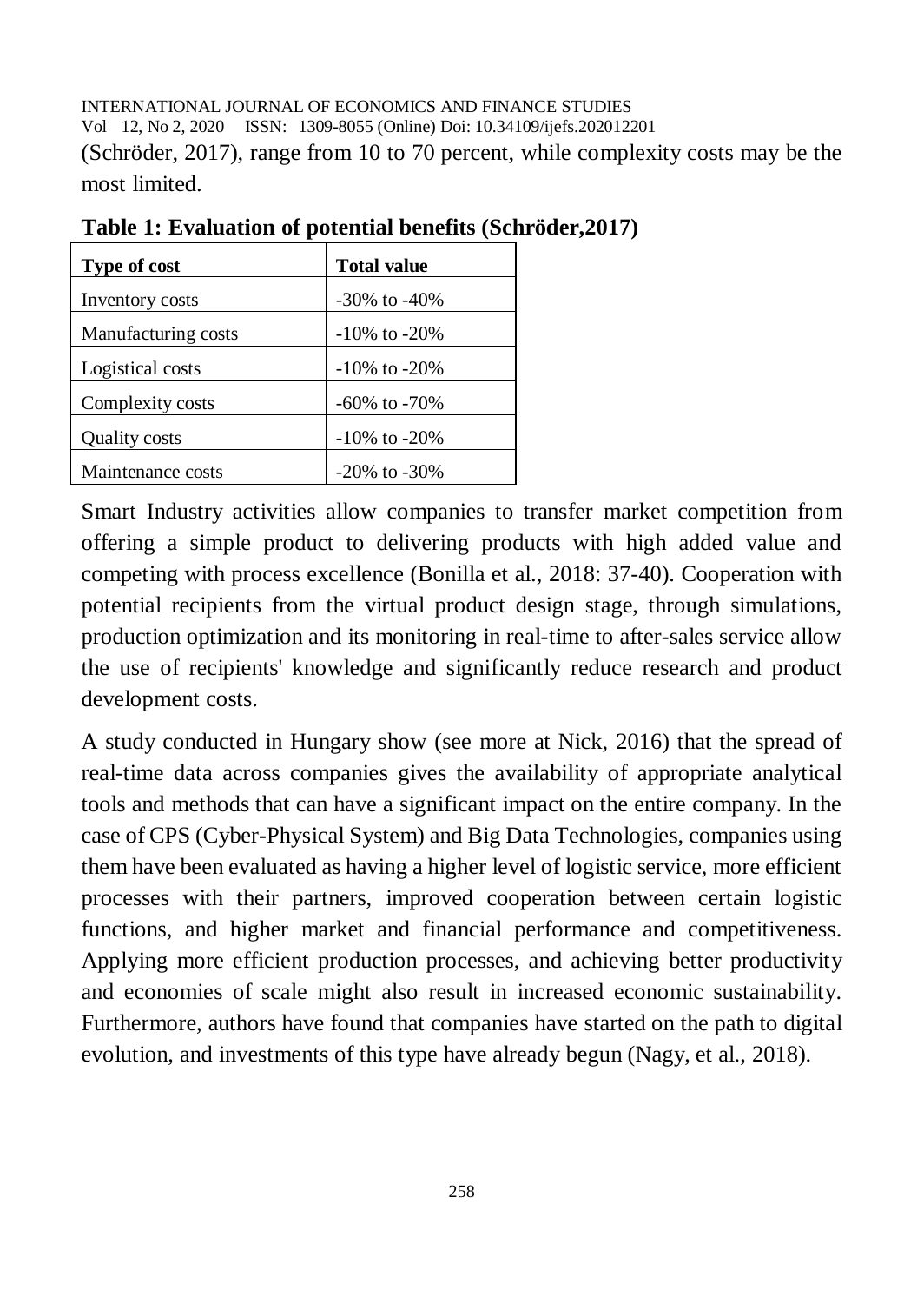### INTERNATIONAL JOURNAL OF ECONOMICS AND FINANCE STUDIES Vol 12, No 2, 2020 ISSN: 1309-8055 (Online) Doi: 10.34109/ijefs.202012201 **3. SMEs IN THE ASPECT OF INNOVATION**

The sector of micro, small and medium enterprises is undoubtedly the largest in Poland. According to the research of Polish Agency for Enterprise Development (Report on the state of the sector… 2017), in 2017, SMEs accounted for 99.8% of all enterprises in the country. However, the share of this sector in generating GDP in recent years have accounted for over 50%. SMEs are also the largest employer in the Polish market.

The growth of innovativeness of the Polish SME sector and its transformation to the level of Industry 4.0 is strongly dependent on the degree of diffusion of knowledge (Bauernhansl, 2014: 5–35) in terms of possibilities borne by Industry 4.0 solutions, as well as changes in the ways of managing enterprises. SMEs in Poland have difficulties with the acquisition of highly qualified employees; they often do not have sufficient financial resources to invest in emerging technologies, and they are too risky ventures (too early). Thus, such organizations invest in focusing on obsolete technologies not adapted to Industry 4.0. Such an approach, additionally without the support of state institutions and top-down solutions (Erol et al., 2016); however, it prevents the overall change of the business model. Companies, however, need to acquire knowledge in the areas that require a highly developed industry, because it is demanded by recipients, suppliers and technologies that they use (Yan et al., 2018: 36-53). The global competition in which production counts according to the new digital standards (Fallera et al., 2015) is also important.

The low level of maturity of Polish enterprises to implement and apply the concept of Industry 4.0 is confirmed by the results of research, saying that 76% of factories in Poland are partially automated and only 15% fully implements production in the automatic system. In 59% of companies, data for information systems is entered manually, and only 36% of cases use the automatic acquisition of technological data. Paper documentation of technological processes is still carried out by 16% of companies. In many industrial plants, work is always based only on estimated data, and technical documentation is not standardized. Still, only a small part of the factories use IT systems for operational management and production control (MES class systems -- Manufacturing Execution System) (Researching degree 2016). In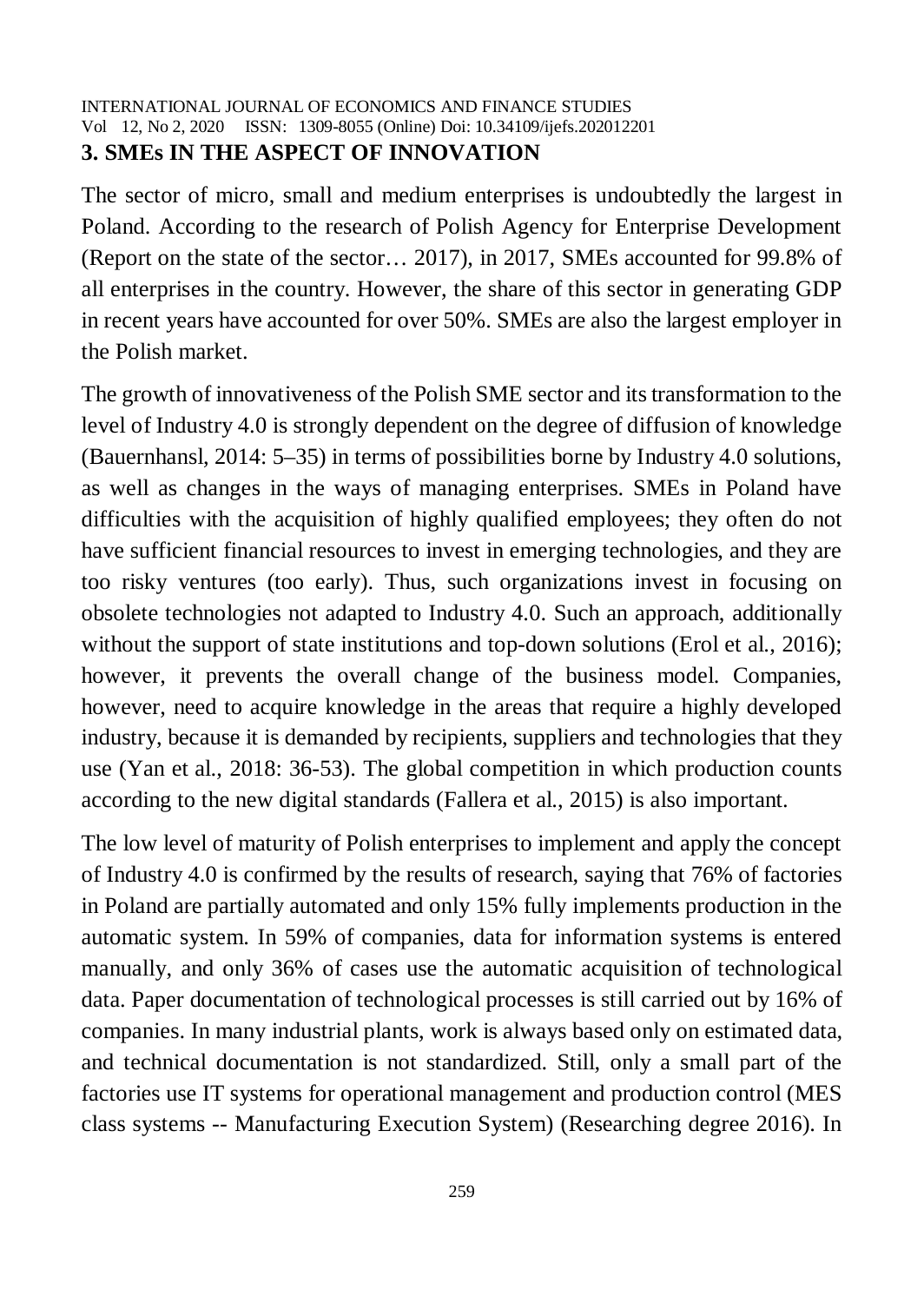these companies, production processes are not described or parameterized, and process maturity is at a low level. The subject of process maturity is closely related to readiness to implement Industry 4.0, which is more broadly presented in earlier studies by the author (see Pypłacz, 2018).

According to research carried out on the German market (Industry 4.0. Study for the ITRE Committee 2016), 35% of SMEs state that digital technologies play no major role for them. For the smaller companies in the sample, the respective share was 52%. For the future, 28% still believed that such technologies would not play a major role for them. On the other hand, for 49% of respondents, digitalization is part of their business strategy. Activities aimed at monitoring the digital adoption technologies used by 21-25% of companies surveyed include using key performance indicators, benchmarking and exchange in chambers of commerce and industry associations.

## **4. RESEARCH AND METHODOLOGY**

The above theoretical assumptions prove that the 4th Industrial Revolution is also a necessity for many small and medium-sized enterprises that, although operating locally, are subject to global competition. The considerations presented in the article are based on secondary data obtained from reports and results of raw research carried out by state institutions (e.g. Ministry of Enterprise and Technology) and business entities.

Survey of Smart Industry Poland was carried out in April 2018 on a nationwide sample of 200 companies from the industrial or production sector ( $N = 85$  - light industry,  $N = 115$  - heavy industry) with the number of employees up to 249 employees. The study was carried out using pre-arranged interviews using the CATI (Computer Assisted Telephone Interviewing) technique. The sample includes micro, small and medium enterprises, respectively:  $N = 60$  micro-companies (1-9 employees)  $N = 90$  -- small companies (10-49 employees) N  $= 50$  - medium enterprises (50 - 249 employees).

These studies were carried out systematically, hence the presence of references to various periods and populations, including aspects related to transformations, opening markets and making available technology. In many areas, the data on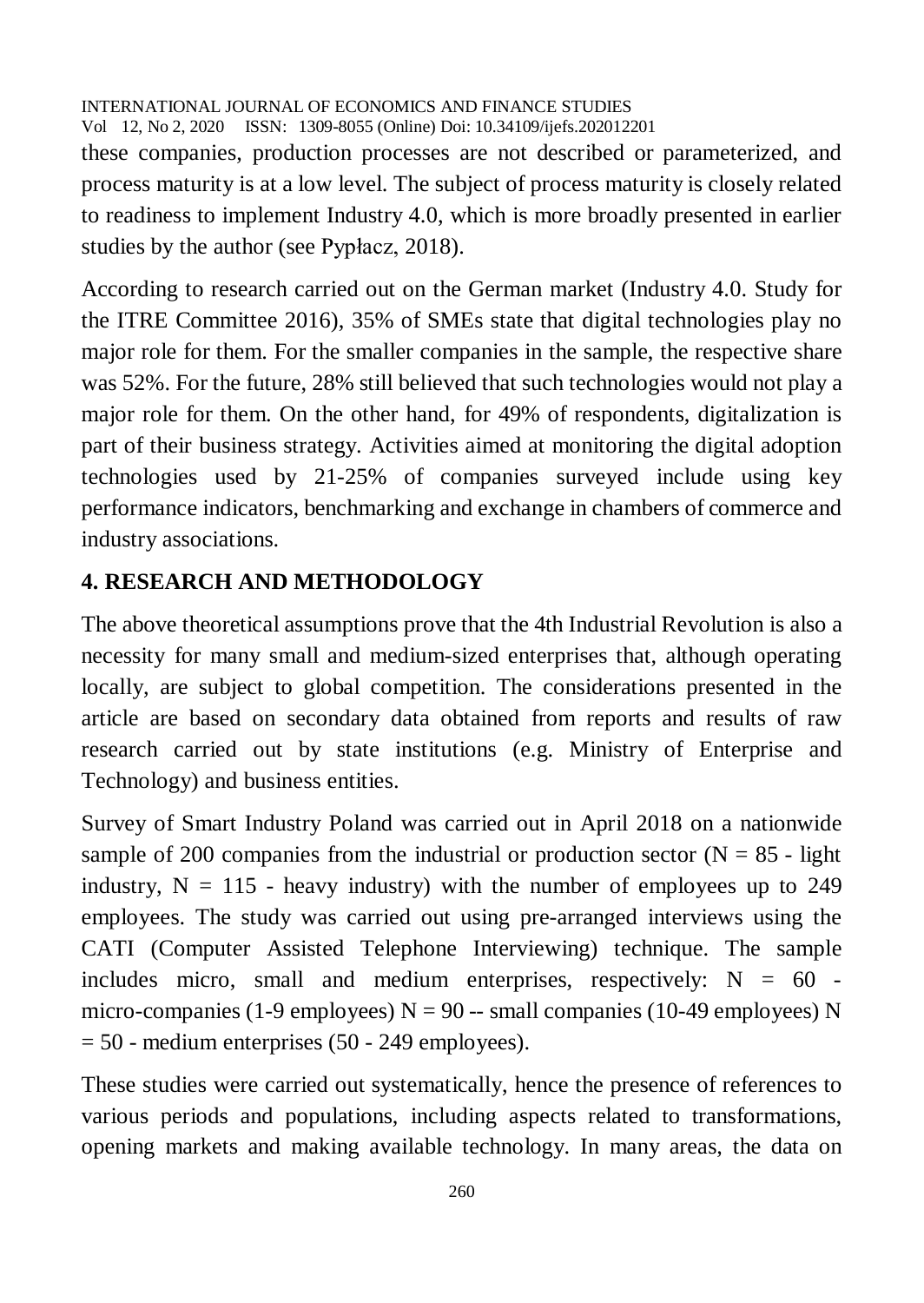INTERNATIONAL JOURNAL OF ECONOMICS AND FINANCE STUDIES Vol 12, No 2, 2020 ISSN: 1309-8055 (Online) Doi: 10.34109/ijefs.202012201 which the inference is based are estimated data or the results of simulations and approximations.

### **5. RESEARCH RESULTS**

Globally, according to the Global Innovation Index 2017, Switzerland, Sweden, the Netherlands, the United States and the United Kingdom remain the most innovative countries in the world. The report also indicates a group of countries that performs better than the rest of the countries at the same level of development, including India, Kenya and Vietnam. According to the study by Moyano-Fuentes, Maqueira-Marín, Bruque-Camara, from 2018, in Spain, a total of 68.5% of surveyed companies reported that they had developed new processes or technologies in the last three years. In Poland, according to GUS (Central Statistical Office) data (GUS Innovations in industry and Innovations in the services sector implemented in 2017) new or significantly improved products or processes were introduced by only 18.7% of industrial enterprises and 13.6% of service enterprises, i.e. by 1.1 pp, respectively and 3.8 pp, more than in 2013-2015. Among industrial innovations, industrial enterprises most often implemented new or significantly improved methods of product manufacturing (10.6%), and service entities -- new or significantly improved methods supporting processes in the enterprise (6.3%). Expenditure on innovative activity in industrial enterprises in 2016 amounted to PLN 28304.7 million, and in-service enterprises -- PLN 10706.2 million, which means less by 9.0% and 15.3% respectively than in 2015. In industrial enterprises, investment expenditures predominated, which constituted 76.1% of all expenditure on innovations. Service enterprises spent most of their funds on research and development (41.0%) and investments (24.8%). In the structure of expenditures on innovative activity by sources of financing, in industrial and service enterprises, the largest share was own funds (71.6% and 88.2% respectively). Bank loans were much smaller (respectively 6.7%, 4.2%) and funds obtained from foreign funds (1.8% and 2.8% respectively).

Among the pro-innovative activities, the purchase of new machines is most often planned (93% of responses) and cooperation with companies from related industries (69.1%). Over 58% of enterprises cooperate with other units, either from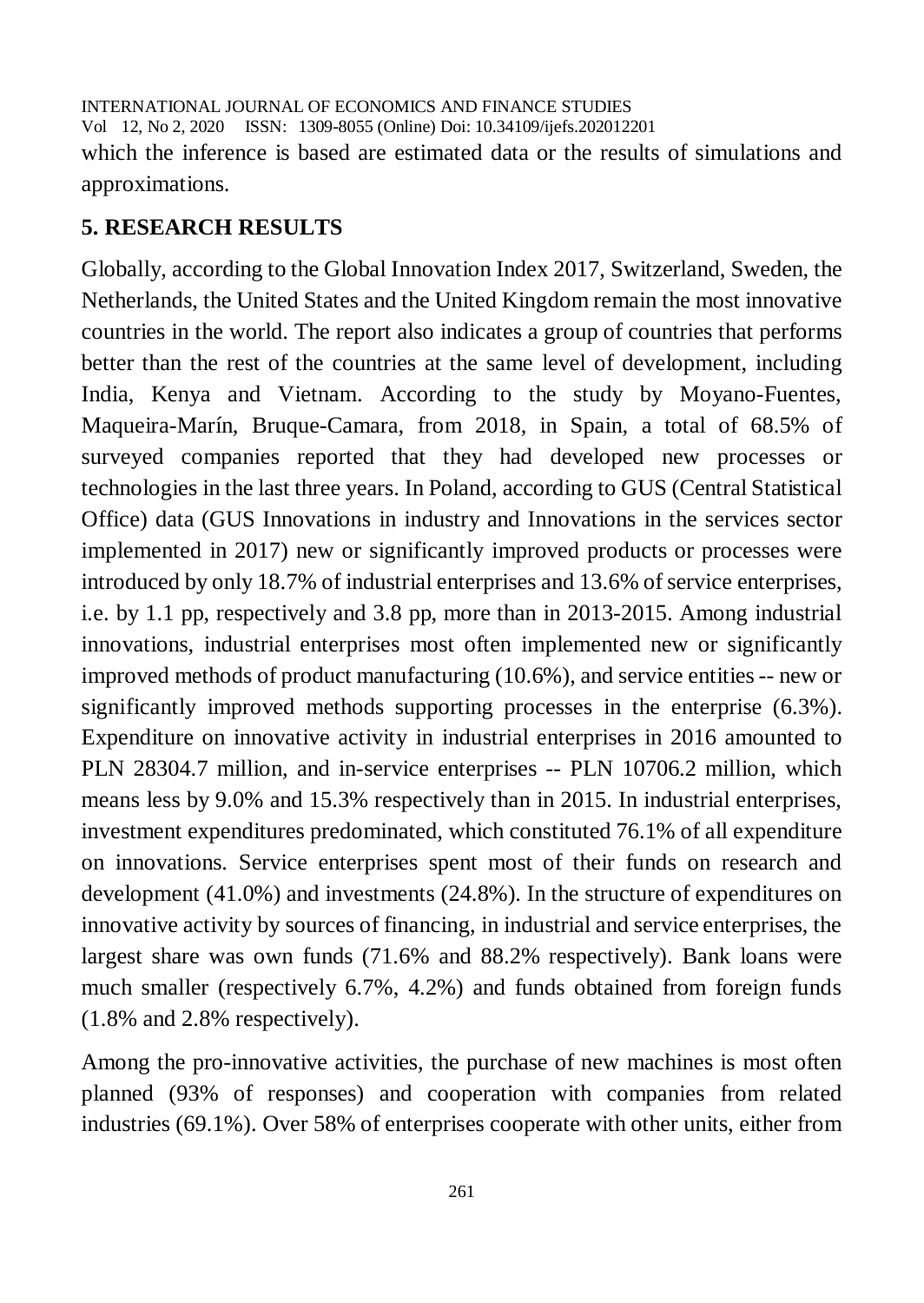their group or industry. However, only 41% cooperate with foreign units. This shows that Polish enterprises are hermetic, and although they notice a gap in relation to the foreign market, they do not get much knowledge and experience from it. This fact should be combined with a great rift between the degrees of concept development in foreign entities, including those belonging to the same group.

The main reasons for the implementation of innovative technological solutions, in line with the objectives of Industry 4.0 are the desire to optimize production costs (35.5% of responses) and obtain a competitive advantage (22.6%). Respondents show only, to a small extent, strictly market-related premises related to the client. Respondents take into account both price and quality; however, this is only about 10% of responses. In the aspect of earlier considerations about the role of the client in SME, companies should be made aware of the fact that the client should be a strong market argument that can bring measurable, what is most important for small entities, quick results. At the same time, a small percentage of indications confirm the possibility of changing the way the company operates (3.2%). This confirms the need to consider and perceive the idea of Industry 4.0 as a comprehensive and affecting the change of the business model.

The vast majority of SME respondents (68%) believe that the level of advancement of Polish industry in their branch is only close to the level for this sector in Western Europe. About 7% of respondents said that this level is higher. 19.6% of respondents said that their branch is less developed than in Western Europe. The worrying fact is that as many as 60.8% of respondents do not wait for the elements of control systems to get old and amortize, only to exchange them regularly. The approach to innovation based on the exchange of control elements only in relation to their aging was declared by 39.2% of respondents.

The key aspect of the fourth industrial revolution is Smart Industry, which, like Industry 4.0, is based on three pillars: digitization of information enabling the creation of a more effective value chain and more efficient management of production processes at all levels, flexible and intelligent production technologies (i.e. which can be influenced on a regular basis and quickly respond to changing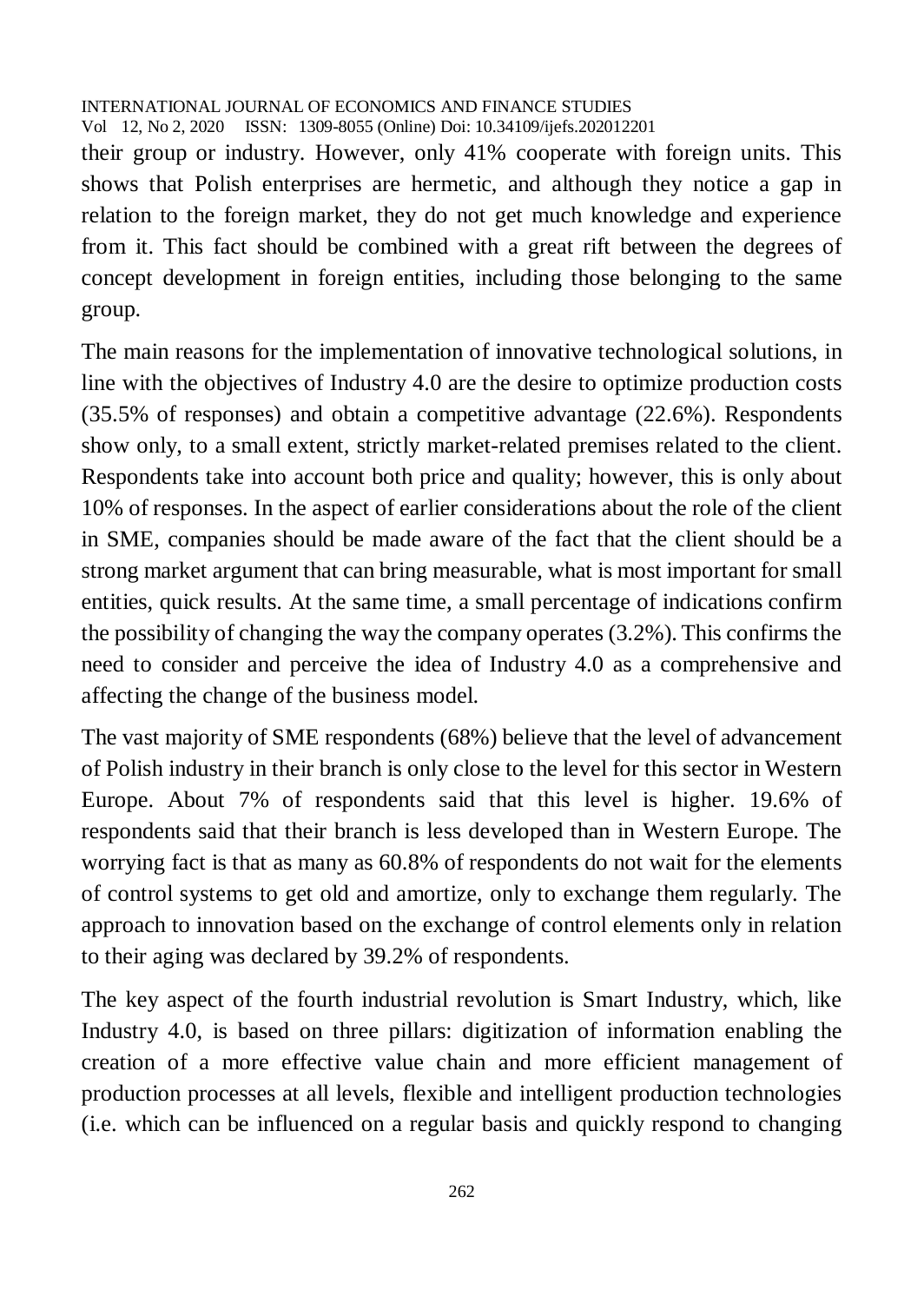customer expectations) and modern communication using technologies and the capabilities of modern networks between market participants, systems and end-users. The diagnosis of the innovativeness of the Polish economy shows that the Polish industry is only a small part of entering the era of Smart Industry. Most companies are just considering the possibilities of using solutions offered by Industry 4.0. Only 25% of representatives of domestic production companies admitted knowledge of the Smart Industry concept and the use of technologies and solutions constituting components of intelligent factories. Research of the level of automation of Polish production plants proves that for the managers of Polish factories, the challenges of the third industrial revolution related to microelectronic technologies remain mostly up-to-date.

The most commonly used solutions are in the field of information digitalization, enabling optimal and effective production management at all levels (Value Chain Management) -approx. 73%, and solutions improve communication using modern technologies and networks inside and outside the company (66%) and solutions in the field of using flexible and intelligent technologies in production (it means which can be influenced on a regular basis and quickly respond to changing customer expectations) -58.8%. As can be concluded, these solutions are the basis for development and entry into the era of Industry 4.0.

## **Figure-1: Solutions used in the SME**



Source: Smart Industry Poland - survey. 2018.

Taking into account previous considerations regarding the current activities of companies and the factors affecting decisions on the implementation of new solutions, it is necessary to analyse solutions and technologies that support the innovativeness of enterprises. As the most important respondents mentioned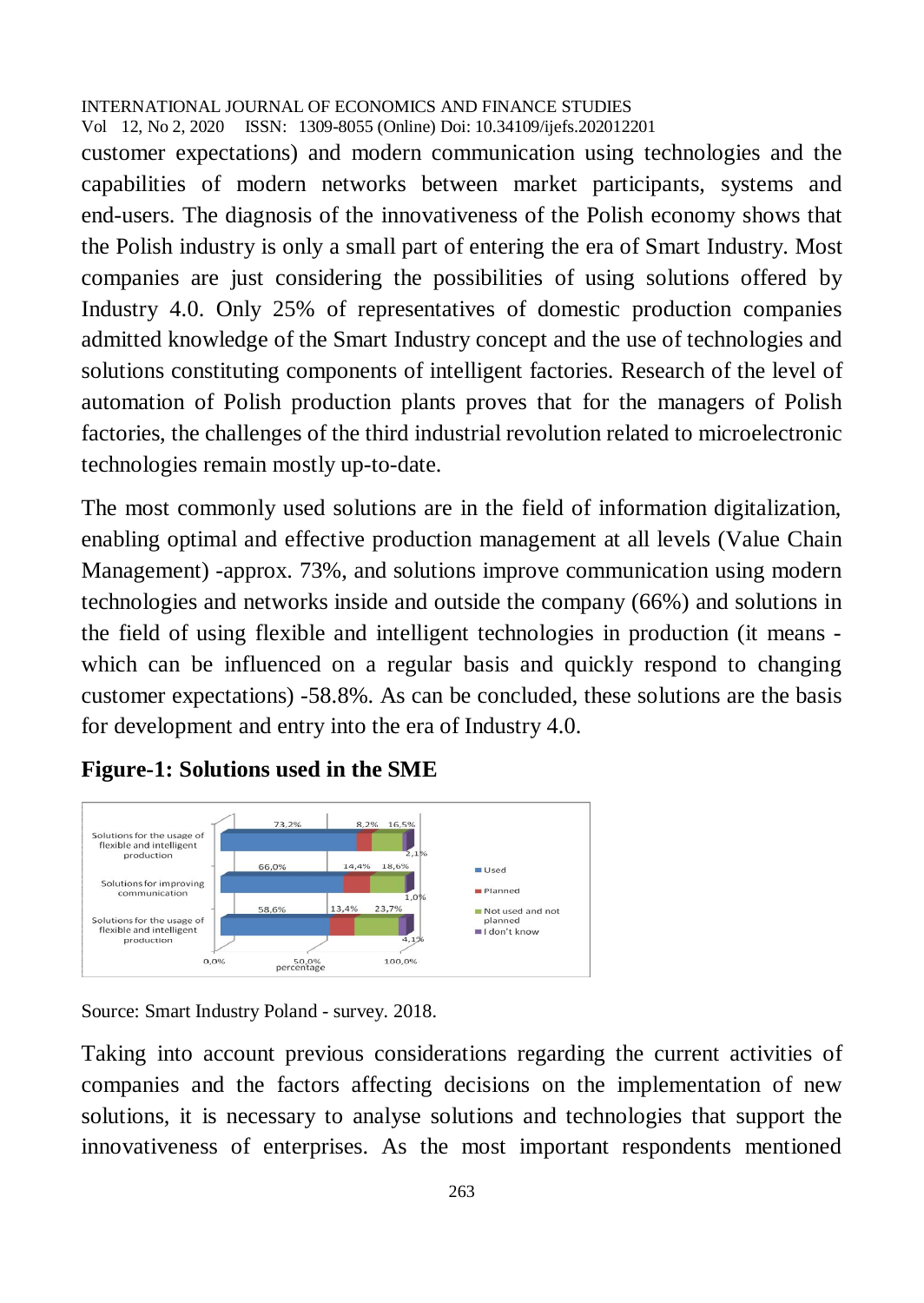automation of production lines (on average, this solution is used by 52% of companies). Second place takes data analytics focused on production optimisation (51%) and software reducing the costs of prototyping and introducing new products (32%). These technologies were also considered to have the greatest impact on improving profitability (88.7% - automation of production lines, 86.7% - data analytics, 84.8% - software reducing the costs). Most of the mentioned technologies are more willingly used by medium-sized companies (in the case of automation of production lines and data analytics, it amounts to as much as 70% of responses). This testifies to the higher technological advancement of this group of companies against the rest of the surveyed group.

In small entities, the tendency described in previous considerations is noticeable. These companies are working in niche areas and are offering personalized products, therefore more often than medium-sized entities use 3D printers (23% of micro-enterprises declared using this technology).

The relatively low percentage of responses to Big Data and Cloud Computing solutions is interesting (9% and 10%). Enterprises collect data (even when they do not process it) and use software that is not always based on their own IT infrastructure. At the same time, nearly 66% of respondents recognized Big Data as technologies that improve profitability and competitiveness. Therefore, the area of further diagnosing the level of entrepreneurs' awareness of the potential of available solutions and the scope of their use in particular activities or economic processes is important. There is a lack of knowledge about applied or discussed solutions too. Respondents do not always know, associate that their solutions are part of the 4.0 concept. Moreover, if you can talk about intuitive management, it does not transfer to the implementation of new Industry 4.0 news, which seems to be a necessity.

In the area of relevance and accessibility to technological solutions, the issue of ease of implementation in a company is often a point affecting the possibility of implementation. The respondents considered data analytics in order to optimize production activities as the easiest solution to implement (41% of respondents). The second technology was 3D spatial printing (39% total of answers), and other software reducing the costs of prototyping and introducing new products (38%). In the case of solutions considered as the most difficult, respondents indicated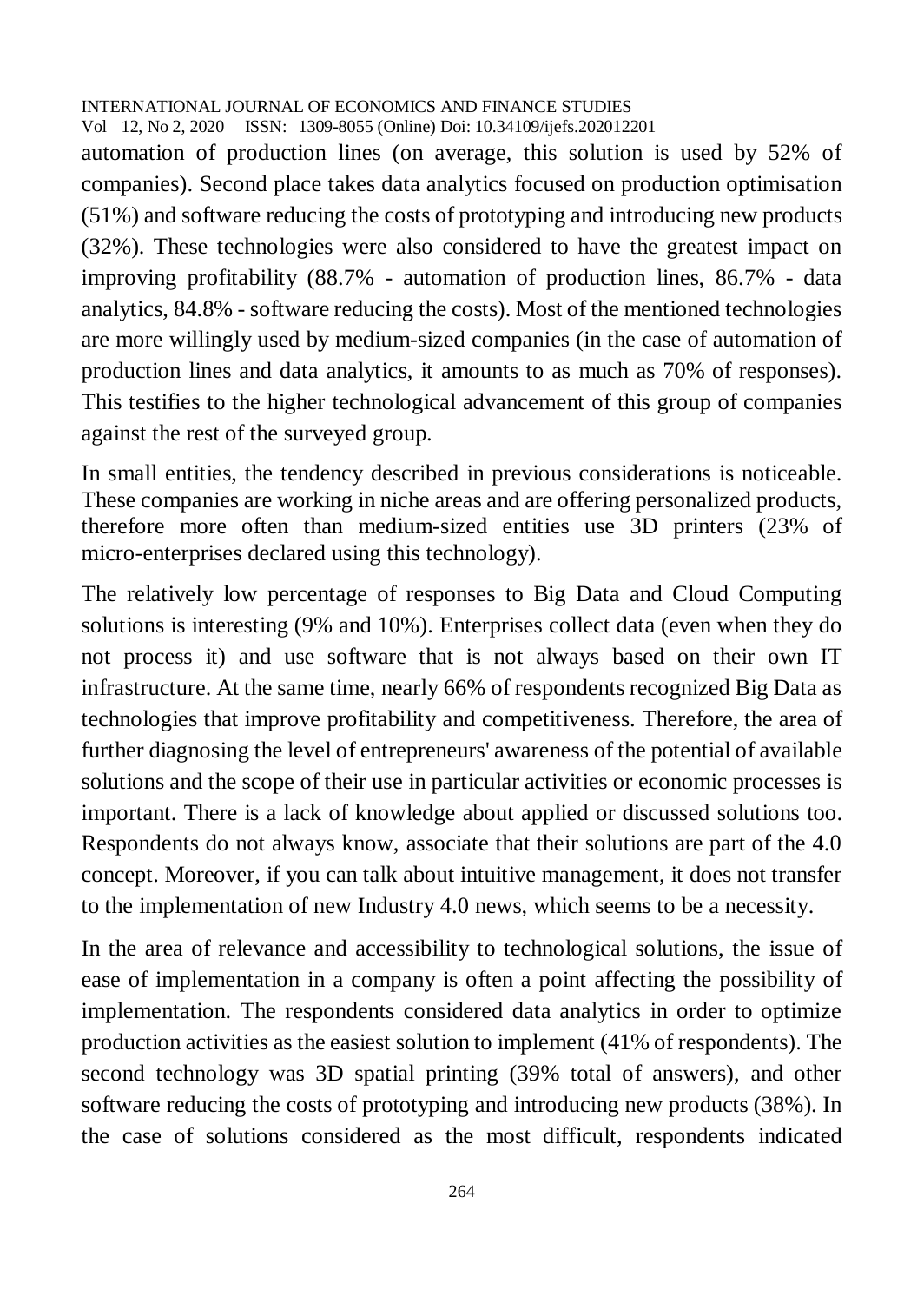artificial intelligence (in total 67% of answers "rather difficult" and "very difficult") and digitization of production (51%). It can be concluded that perceiving them as difficult results from the lack of diagnosing the needs of the company (including the lack of process maturity described previously). However, robotization of the production line has been deemed difficult to implement (49% of answers), which is associated primarily with high implementation costs.

According to the time of change for business as stated in Economy Report 4.0, Industry 4.0 solutions are for the SME sector companies above all the opportunities and challenges in the area of the company, the economy and the aforementioned consumer. The following table 2 summarizes the considerations, as well as analyses and shows how entrepreneurs can and should see opportunities and what challenges they face. The tabular summary confirms the hypothesis that the scope of changes necessary for implementation in connection with Industry 4.0 is a difficult but necessary challenge for SMEs in Poland.

|                  | <b>FOR A CONSUMER</b>                                                                                                             | <b>FOR COMPANIES</b>                                                                                                                                                                                 |
|------------------|-----------------------------------------------------------------------------------------------------------------------------------|------------------------------------------------------------------------------------------------------------------------------------------------------------------------------------------------------|
| CHANCES          | Individualised satisfying of consumption needs Improvement of productivity.                                                       |                                                                                                                                                                                                      |
|                  | more effective and better-paid work                                                                                               | Chance to improve work-life balance through Optimization, inventory reduction, shorter downtime,<br>improved resource allocation and product quality.<br>Creating new products with high added value |
|                  | line with interests                                                                                                               | New professions, new possibilities of work in More accurate response to consumer needs by designing<br>products for individual orders and shortening production<br>series                            |
|                  | of further skills                                                                                                                 | New possibilities of education and acquisition Development of new branches, change of business<br>models in traditional sectors – a chance to enter for new<br>market players                        |
| <b>HALLENGES</b> | The need to adapt to changing conditions                                                                                          |                                                                                                                                                                                                      |
|                  | The need to develop soft competences<br>Different form of work security (not through<br>full-time but skills and self-employment) | The advantage of foreign 4.0 solution providers thanks to<br>an earlier start and taking the risk of investments                                                                                     |

**Table 2: Chances and challenges related to Industry 4.0 for Polish SMEs.**

In Poland, on average, companies spend 14.5% of revenues on the implementation of technologies based on computerization and process automation. About 47% of companies spend on technology implementation supporting production processes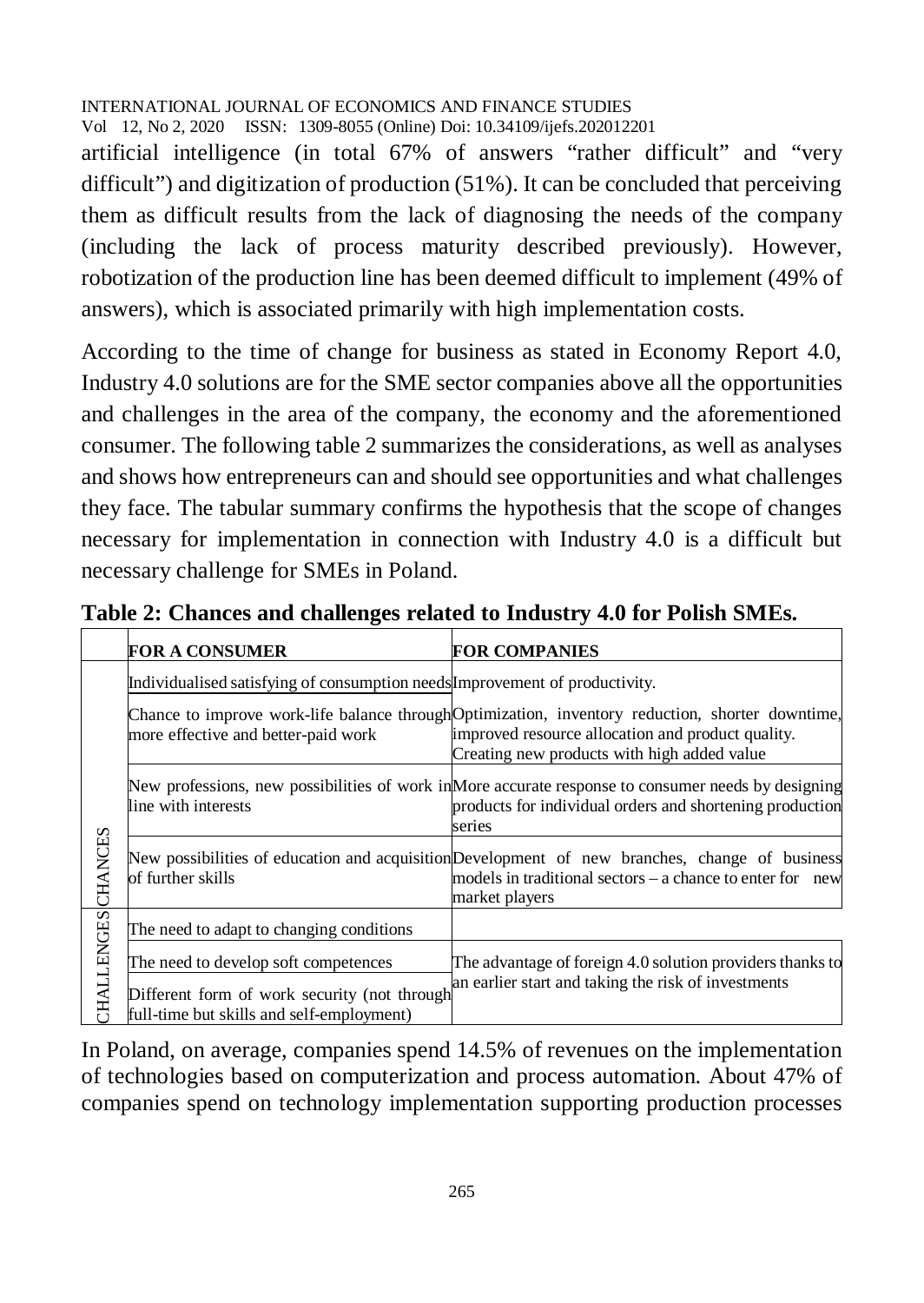INTERNATIONAL JOURNAL OF ECONOMICS AND FINANCE STUDIES Vol 12, No 2, 2020 ISSN: 1309-8055 (Online) Doi: 10.34109/ijefs.202012201 from 10 to 30% of revenues, about 30% of enterprises devote less than 10% for this purpose, and about 13% do not spend any money on it.

# **6. CONCLUSIONS**

Industry 4.0 is a kind of modern production concept based on the digital transformation taking place in the entire global economy. As predicted, market success will only be achieved by enterprises that build "spot-on" strategies based on digital innovations and implement them quickly enough.

The presented research results clearly indicate that the level of readiness of Polish companies from the SME sector to implement industry solutions 4.0 is at a low level. Some optimism may be felt by the fact that among entrepreneurs, one can observe a willingness to keep up with the enterprises of the Western Europe economies. Due to the evolution of the approach to Industry 4.0 and the related change in research methodology, as well as dynamic market development, the presented research gives only an approximate picture of the state of innovation and readiness of Polish companies from the SME sector to the 4th industrial revolution and entry into the era of Industry 4.0. It can be concluded that companies combine their innovative development with the activities of the Industry 4.0 concept. Industry 4.0 activities are considered difficult to implement (this barrier is clearly indicated); therefore cooperation and the transfer of knowledge from advanced units is necessary.

Due to the evolution of the approach to Industry 4.0 and the related change in research methodology, as well as dynamic market development, the presented research gives only an approximate picture of the state of innovation and readiness of Polish companies from the SME sector to the 4th industrial revolution and entry into the era of Industry 4.0.

It can be concluded that companies combine their innovative development with the activities of the Industry 4.0 concept. Industry 4.0 activities are considered difficult to implement (this barrier is clearly indicated), therefore cooperation and the transfer of knowledge from advanced units is necessary.

The results of the research indicate that managers see both, the opportunities and threats associated with the implementation of new solutions. In the area of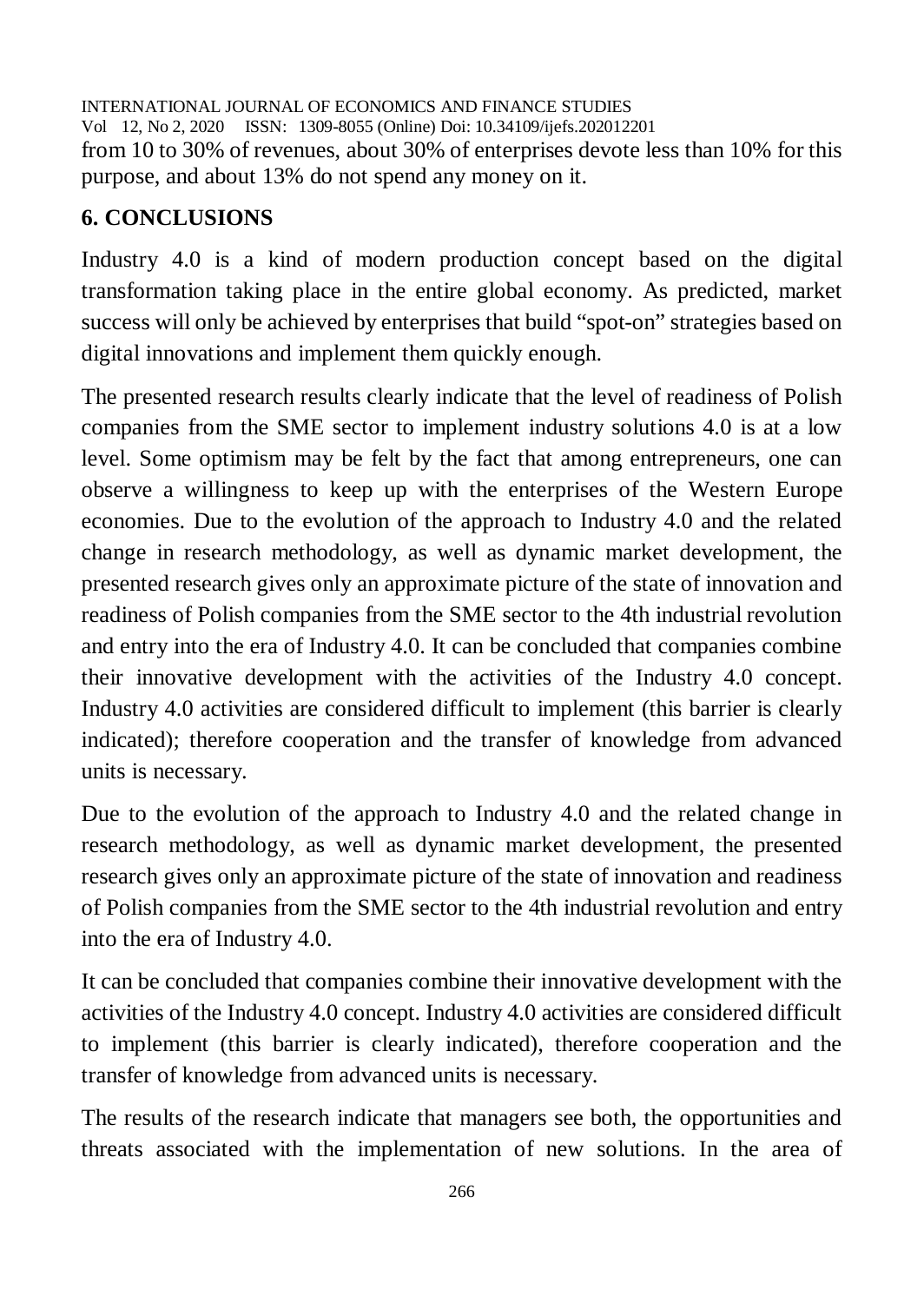organizational changes, one can notice the possibility of better matching market requirements, faster response to changes, shortening the time of designing and introducing products to the market (time-to-market). These activities should allow for improvements in the integration of production processes, warehouse or logistic processes, as well as give new opportunities to use modern business models. Consequently, this should lead to better control over the life cycle of the product. In the area of production, the most important benefits are better planning and monitoring of production processes, optimization of production costs by identifying losses and monitoring costs, producing "smart" products that ensure traceability, greater production scalability or more accessible use of crowd-sourcing platforms.

The authors notice the necessity of further research; standardized and methodologically uniform. A particularly interesting area seems to be the analysis of SMEs in terms of the industry in which the entity operates. Respondents have pointed to their position in the industry, seeing in this area the possibilities of increasing competitiveness through the use of methods and standards of Industry 4.0. At the same time, subsequent works should be devoted to the situation of Polish SMEs with similar organizations in Europe and the world. It can be assumed that Polish SMEs are moving towards solutions tested on global markets, and by this fact, they will be comparable.

## **REFERENCES**

Alesina, A., Battisti, M. & Zeira, J. (2018). Technology and labor regulations: theory and evidence. *Journal of Economic Growth.* 23, 41-78.

Berger, R.  $(2014)$ . Industry  $4.0$  – The new industrial revolution. <https://www.rolandberger.com/en/Publications/Industry-4.0-%E2%80%93-the-ne> w-industrial-revolution.html

Bonilla, S. H., Silva Helton, R.O., da Silva, M.T., Gonçalves, R.F. & Sacomano, J. B. (2018). Industry 4.0 and sustainability implications: A scenario-based analysis of the impacts and challenges, *Sustainability (Switzerland)*, 10(10), 37-40.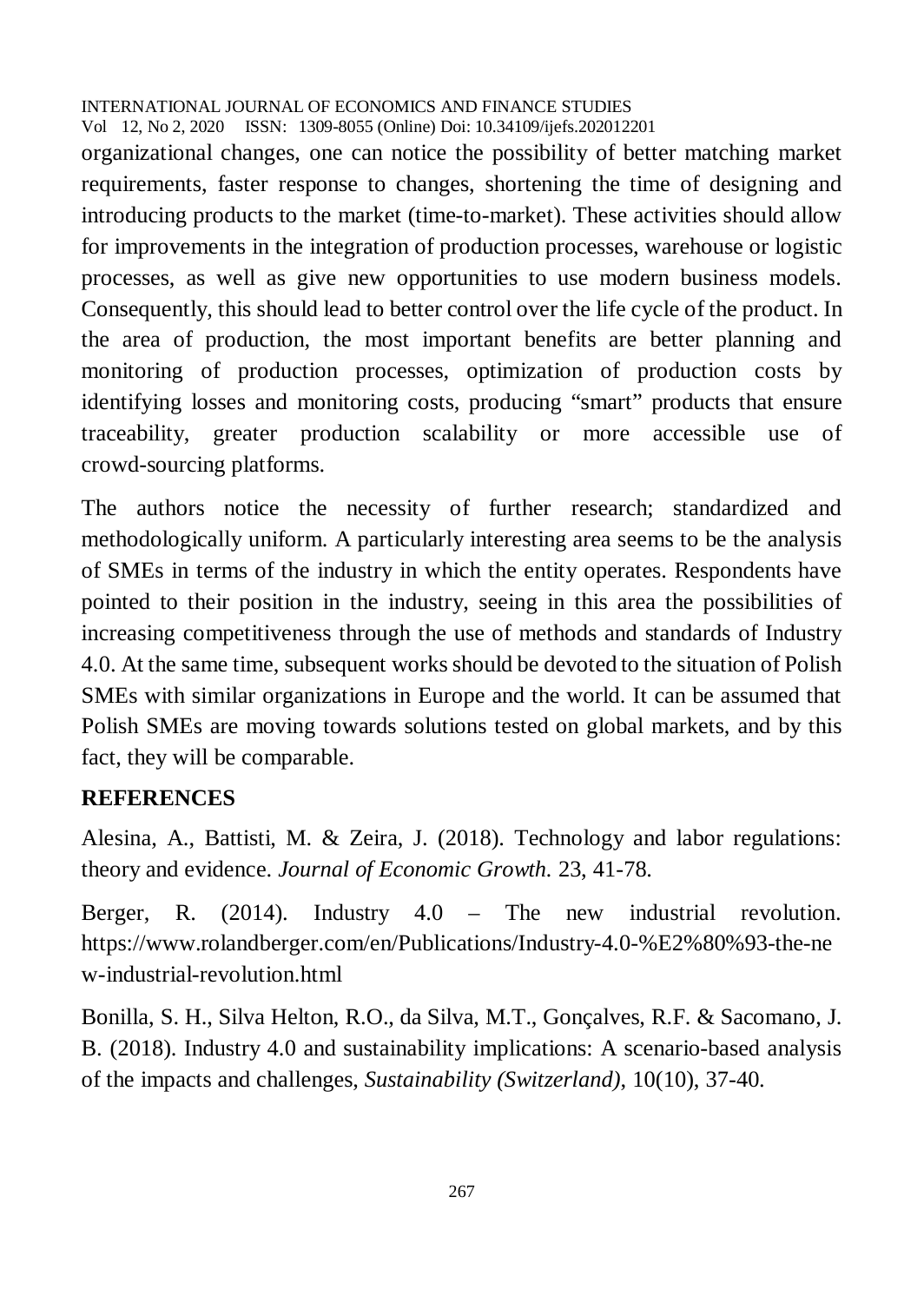Commission Staff Working Document on the implementation of Commission Recommendation of 6 May 2003 Concerning the Definition of Micro, Small and Medium-Sized Enterprises. 2009. European Commission: Brussels, Belgium.

Dou, R., He, Z. & Hsu, C.Y. (2018). Foreword: Smart manufacturing, innovative product and service design to empower Industry 4.0, *Computers and Industrial Engineering*, Volume 125, November 2018, 514-516

Economy Report 4.0. The time of change for business. 2017. Warszawa. [https://napedzamyprzyszlosc.pl/files/Zeszyt\\_10\\_PL.PDF](https://napedzamyprzyszlosc.pl/files/Zeszyt_10_PL.PDF)

Erol, S., Schumacher, A. & Sihn, W. (2016). Strategic guidance towards Industry 4.0 – a three-stage process model, in Proc. of International Conference on Competitive Manufacturing (COMA16), Stellenbosch, South Africa.

Fallera, C. & Feldmüller, D. (2015). Industry 4.0 Learning Factory for regional SMEs, *Procedia CIRP* 32, 88–91. The 5th Conference on Learning Factories 2015. <https://doi.org/10.1016/j.procir.2015.02.117>

Gao, R., Wang, L., Teti, R., Dornfeld, D.A., Kumara, S., Mori, M. & Helu, M. (2015). Cloud-enabled prognosis for manufacturing. CIRP Annals - Manufacturing Technology. 64 (2), 749–772.

Innovations in industry and Innovations in the services sector implemented in 2017. Central Statistical Office. Polska. file:///C:/Users/Paula/Downloads/dzialalnosc\_innowacyjna\_przedsiebiorstw\_w\_p olsce\_w\_latach\_2015-2017.pdf

Lee, H.L. (2018). Big Data and the Innovation Cycle. *Production and Operations Management*. 27 (9). 1642-1646.

Moyano-Fuentes, J., Maqueira-Marín, J.M & Bruque-Camara, S. (2018). Process innovation and environmental sustainability engagement: An application on technological firms. *Journal of Cleaner Production*. 171. 844-856.

Nagy, J., Oláh, J., Erdei, E., Máté, D., & Popp, J. (2018). The Role and Impact of Industry 4.0 and the Internet of Things on the Business Strategy of the Value Chain -The Case of Hungary. *Sustainability*, 10(10), 3491.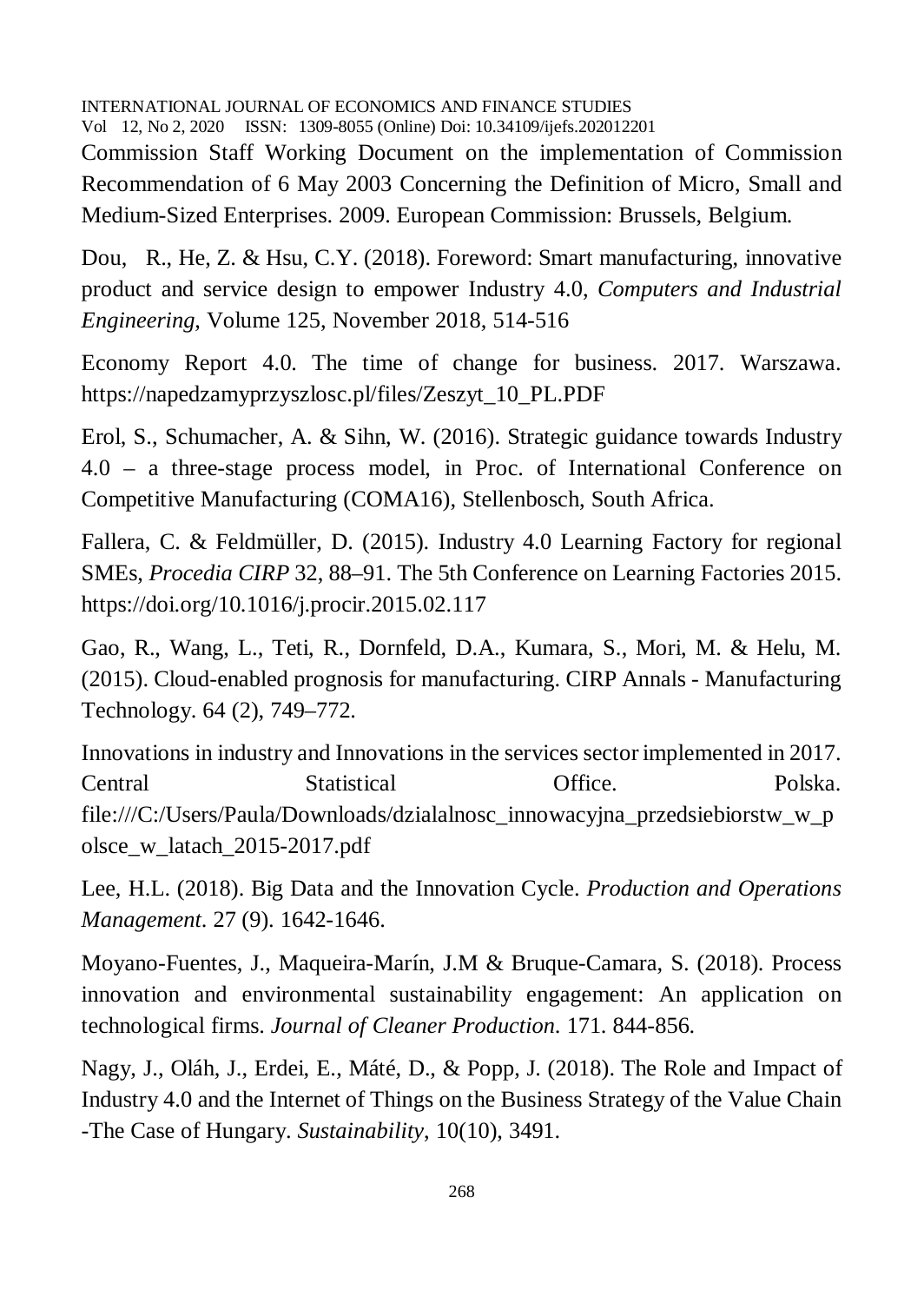INTERNATIONAL JOURNAL OF ECONOMICS AND FINANCE STUDIES Vol 12, No 2, 2020 ISSN: 1309-8055 (Online) Doi: 10.34109/ijefs.202012201 Nick, G.; Pongrácz, F. How to Measure Industry 4.0 Readiness of Cities. *Int. Sci. J. Ind*. 4.0 2016, 2, 64–68

Piccarozzi, M., Aquilani, B. & Gattic, C. (2018). Industry 4.0 in management studies: A systematic literature review. *Sustainability (Switzerland). 10*(10). 3821.

Pypłacz, P. (2018). Management and Process Maturity in Polish Small Enterprises. In *Innovation Management and Education Excellence through Vision 2020.* Edited by Khalid S. Soliman. International Business Information Management Association (IBIMA).

Report on the state of the sector of small and medium enterprises in Poland. 2017. Polish Agency for Enterprise Development. Warsaw.

<https://www.parp.gov.pl/publicationslibrary/ebook/722>

Researching degree of automation of companies in Poland. 2016. ASTOR. [https://www.astor.com.pl/images/Industry\\_4-0\\_Przemysl\\_4-0/ASTOR\\_przemysl4](https://www.astor.com.pl/images/Industry_4-0_Przemysl_4-0/ASTOR_przemysl4) \_whitepaper.pdf

Runliang, D., Zhen, H., Chia-Yu, H. (2018). Foreword: Smart manufacturing, innovative product and service design to empower Industry 4.0. *Computers and Industrial Engineering*. 125, 514-516.

Sanders, N.R. & Ganeshan, R. (2018). Big Data in Supply Chain Management, *Production and Operations Management*. 27(10), 1745-1748.

Schröder, Ch. (2017). The Challenges of Industry 4.0 for Small and Medium-sized Enterprises. A Project by the Friedrich-Ebert-Stiftung 2015–2017. <http://library.fes.de/pdf-files/wiso/12683.pdf>

Schumacher, A., Erol, S. & Sihn, W. (2016). A maturity model for Assessing Industry 4.0 Readiness and Maturity of Manufacturing Enterprises. *Procedia CIRP.*  52, 161-166.

Ślusarczyk, B. (2018). Industry 4.0 - are we ready? *Polish Journal of Management Studies*. 17 (1), 232-248.